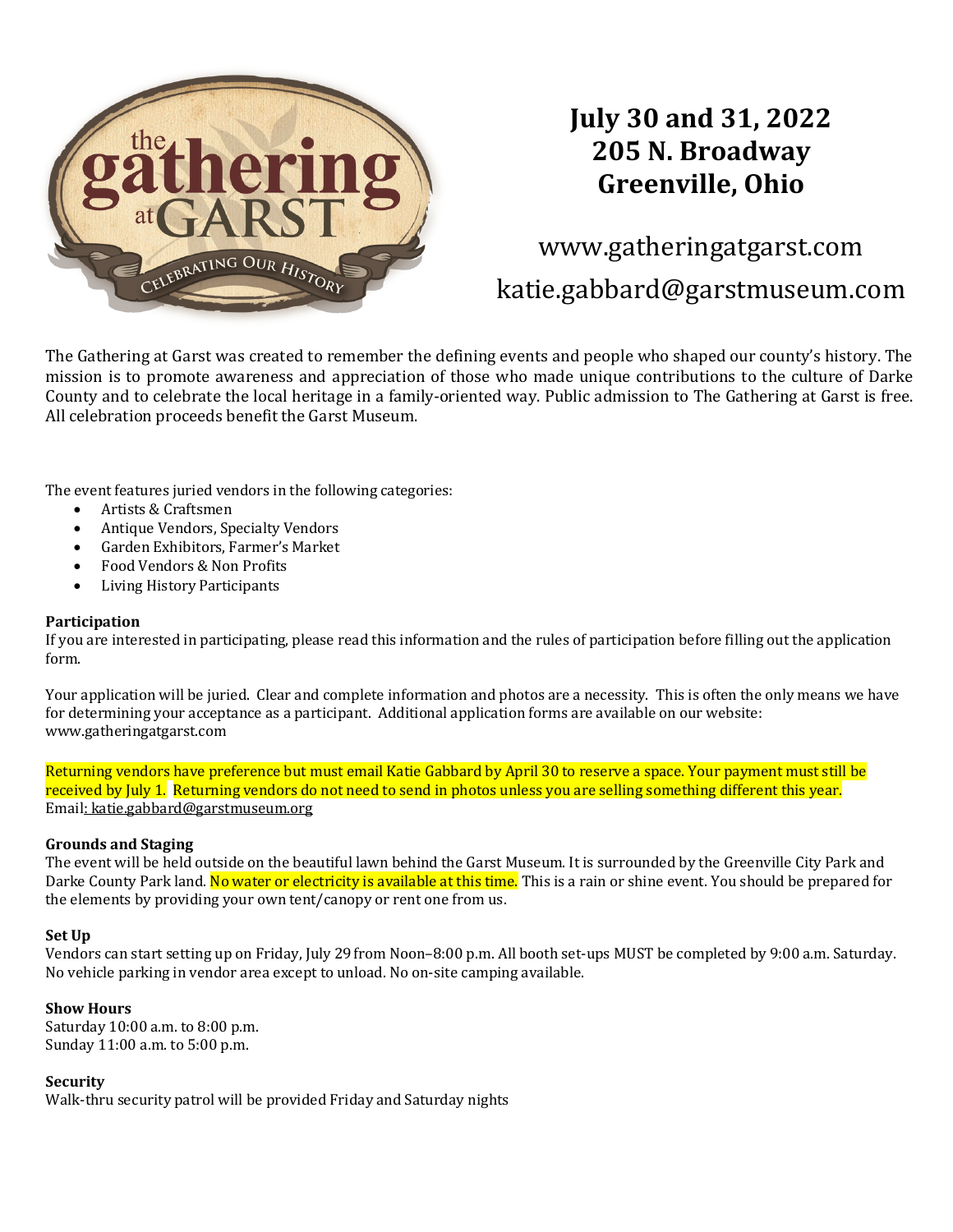| Please email your intention to<br>participate by April 30, 2022 to:<br>katie.gabbard@garstmuseum.org<br>Application deadline July 1, 2022 | <b>BOOTH #______________________</b><br>Booth Size: ____________________<br><b>Tent Rental: Contract Property Assembly</b> |
|-------------------------------------------------------------------------------------------------------------------------------------------|----------------------------------------------------------------------------------------------------------------------------|
| \$25.00 Late fee after July 1                                                                                                             | Ck. No. ________Date Rec. ____________                                                                                     |
|                                                                                                                                           | Amount \$_________________________                                                                                         |
|                                                                                                                                           | Insurance Received: ______________                                                                                         |
|                                                                                                                                           | Contract Signed: The Contract Signed:                                                                                      |
| <b>2022 VENDOR APPLICATION</b>                                                                                                            | Confirmed Pkt. Mailed                                                                                                      |
| <b>PARTICIPANT INFORMATION</b>                                                                                                            |                                                                                                                            |
| Name:                                                                                                                                     |                                                                                                                            |
|                                                                                                                                           |                                                                                                                            |
| Address:                                                                                                                                  |                                                                                                                            |
| City, State, Zip:                                                                                                                         |                                                                                                                            |

FOR OFFICE USE

## Email: \_\_\_\_\_\_\_\_\_\_\_\_\_\_\_\_\_\_\_\_\_\_\_\_\_\_\_\_\_\_\_\_\_\_\_\_\_\_\_\_\_\_\_\_\_\_\_\_\_\_\_\_\_\_\_\_\_\_\_\_\_\_\_\_\_ (*Please write plainly, most of our correspondence is by email*)

#### **PARTICIPANT CATEGORY (Check one)**

Telephone/Cell # \_\_\_\_\_\_\_\_\_\_\_\_\_\_\_\_\_\_\_\_\_\_\_\_\_\_\_\_\_\_\_\_\_\_\_\_\_\_\_\_\_\_\_\_\_\_\_\_\_\_\_\_\_\_\_\_\_\_\_\_\_\_\_\_\_

**Artist** –All items presented in this category must be *original works of art designed and executed by the artist* who is participating. Two dimensional categories include but are not limited to paintings, drawings, photography, and prints. Three dimensional categories include but are not limited to sculpture, pottery and jewelry (must contain components designed and crafted by the artist).

**Antiques/Vintage:** Furniture – formal, country, primitive, & vintage. Decorative Arts paintings, folk art, textiles, ceramics, glass, brass, silver, pewter, iron, & architectural items. Antique toys, jewelry and clothing. All items must date from the  $17^{th}$ ,  $18^{th}$ ,  $19^{th}$ & early  $20^{th}$ centuries, and be tagged with a price and description. Reproductions/fakes will not be accepted.

**Craftsmen:** Stained glass, furniture, quilting, sewing, handmade soap, gourd art, woodcarving, weaving, papermaking, leather works, jewelry and other unique handmade items. Must contain components designed and crafted by the artist. No mass produced or imported items please.

**Garden, Farmer's Market–** Typical vendors: Growers of annuals, perennials, herbs, seeds unusual plant, shrub and tree specimens. Container gardens, water gardens, bonsai and cacti. Garden accents: Artistic and vintage garden statuary, containers, and garden furniture. Farmer's Market: Fresh produce, organic products, pumpkins, dried, and fresh flowers, homemade baked goods, honey, cider, roasted nuts, candy etc. Locally grown produce will be given top priority by our Jury.

**Specialty Vendor:** These vendors are accepted *at our discretion* because they have unique items that complement our event or theme. They do not fit into any of the above categories.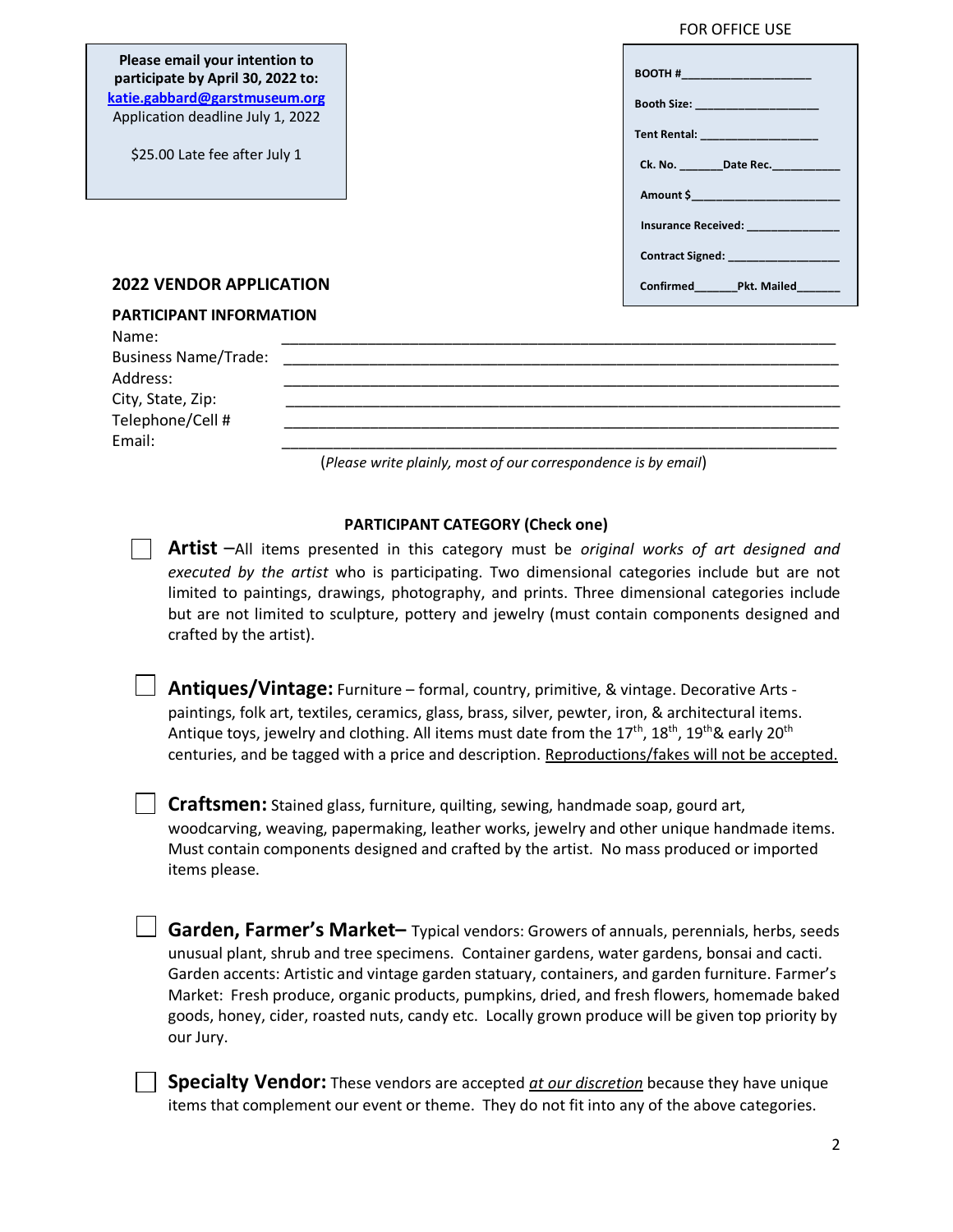#### **IMPORTANT DETAILS:**

Only one vendor/business per booth space. **No sharing of booths unless all involved pay the vendor booth rental fee.** For example, two friends want to share a booth. One is selling pottery, the other is selling jewelry. Both must pay a booth rental fee. Both must have proof of insurance. Remember, this is a fundraiser for Garst Museum.

- *You must provide proof of insurance with your application naming the Darke County Historical Society as an additional insured. The certificate of insurance is a simple form that can be obtained from your insurance agent.*
- All vendors must have at least one 2A-10B:C dry chemical fire extinguisher.
- This is a rain or shine event. **Those who leave early will not be guaranteed a space next year.** All vendor booths are expected to remain open during all festival hours. Specifically, Saturday 10:00 a.m. - 8:00 p.m. and Sunday 11:00 a.m.-5:00 p.m.
- Please send your application in by July 1 to avoid additional late vendor application fees of \$25.00. You will receive an email from us when you are accepted as a vendor. Further details will be sent to you the second week of July. **All paperwork including proof of insurance MUST be in our possession by July 1, 2022. NO EXCEPTIONS.**
- **There is no guarantee you will get the same booth you had last year. We do our best to accommodate everyone's wishes but our decision is final.**
- To ensure a quality event, all prospective **NEW** vendors will be screened through a jury process. In order to assist the jury in evaluating your work, photos of your products must accompany your application (digital photos accepted). The photos should be representational of what you will be exhibiting and selling. All decisions by the jury are final (Booth fee returned if denied).We limit the number of vendors selling duplicate items…for example; we limit the number of vendors selling soap, jewelry, gourds, etc. in order to provide a variety of vendors. Preference will be given to returning vendors.

\_\_\_\_\_\_\_\_\_\_\_\_\_\_\_\_\_\_\_\_\_\_\_\_\_\_\_\_\_\_\_\_\_\_\_\_\_\_\_\_\_\_\_\_\_\_\_\_\_\_\_\_\_\_\_\_\_\_\_\_\_\_\_\_\_\_\_\_\_\_\_\_\_\_\_\_\_\_\_\_\_\_\_\_\_\_\_\_\_\_\_\_\_\_\_\_\_\_\_\_\_\_\_\_ \_\_\_\_\_\_\_\_\_\_\_\_\_\_\_\_\_\_\_\_\_\_\_\_\_\_\_\_\_\_\_\_\_\_\_\_\_\_\_\_\_\_\_\_\_\_\_\_\_\_\_\_\_\_\_\_\_\_\_\_\_\_\_\_\_\_\_\_\_\_\_\_\_\_\_\_\_\_\_\_\_\_\_\_\_\_\_\_\_\_\_\_\_\_\_\_\_\_\_\_\_\_\_\_ \_\_\_\_\_\_\_\_\_\_\_\_\_\_\_\_\_\_\_\_\_\_\_\_\_\_\_\_\_\_\_\_\_\_\_\_\_\_\_\_\_\_\_\_\_\_\_\_\_\_\_\_\_\_\_\_\_\_\_\_\_\_\_\_\_\_\_\_\_\_\_\_\_\_\_\_\_\_\_\_\_\_\_\_\_\_\_\_\_\_\_\_\_\_\_\_\_\_\_\_\_\_\_\_ \_\_\_\_\_\_\_\_\_\_\_\_\_\_\_\_\_\_\_\_\_\_\_\_\_\_\_\_\_\_\_\_\_\_\_\_\_\_\_\_\_\_\_\_\_\_\_\_\_\_\_\_\_\_\_\_\_\_\_\_\_\_\_\_\_\_\_\_\_\_\_\_\_\_\_\_\_\_\_\_\_\_\_\_\_\_\_\_\_\_\_\_\_\_\_\_\_\_\_\_\_\_\_\_

 $\overline{\phantom{a}}$  , and the contribution of the contribution of the contribution of the contribution of the contribution of the contribution of the contribution of the contribution of the contribution of the contribution of the

Please provide a detailed description of the items you will have in your booth:

Please check which booth size you are renting:

| Tent Rental: If you need a tent, we can rent one to you. It will be ready when you arrive. It has 4 canvas sides. |  |
|-------------------------------------------------------------------------------------------------------------------|--|
|                                                                                                                   |  |
|                                                                                                                   |  |
| Submit this application and make check payable to:                                                                |  |
| <b>Garst Museum</b>                                                                                               |  |
|                                                                                                                   |  |
| <b>Attn: The Gathering at Garst</b>                                                                               |  |
| 205 N. Broadway                                                                                                   |  |
| Greenville, OH 45331                                                                                              |  |